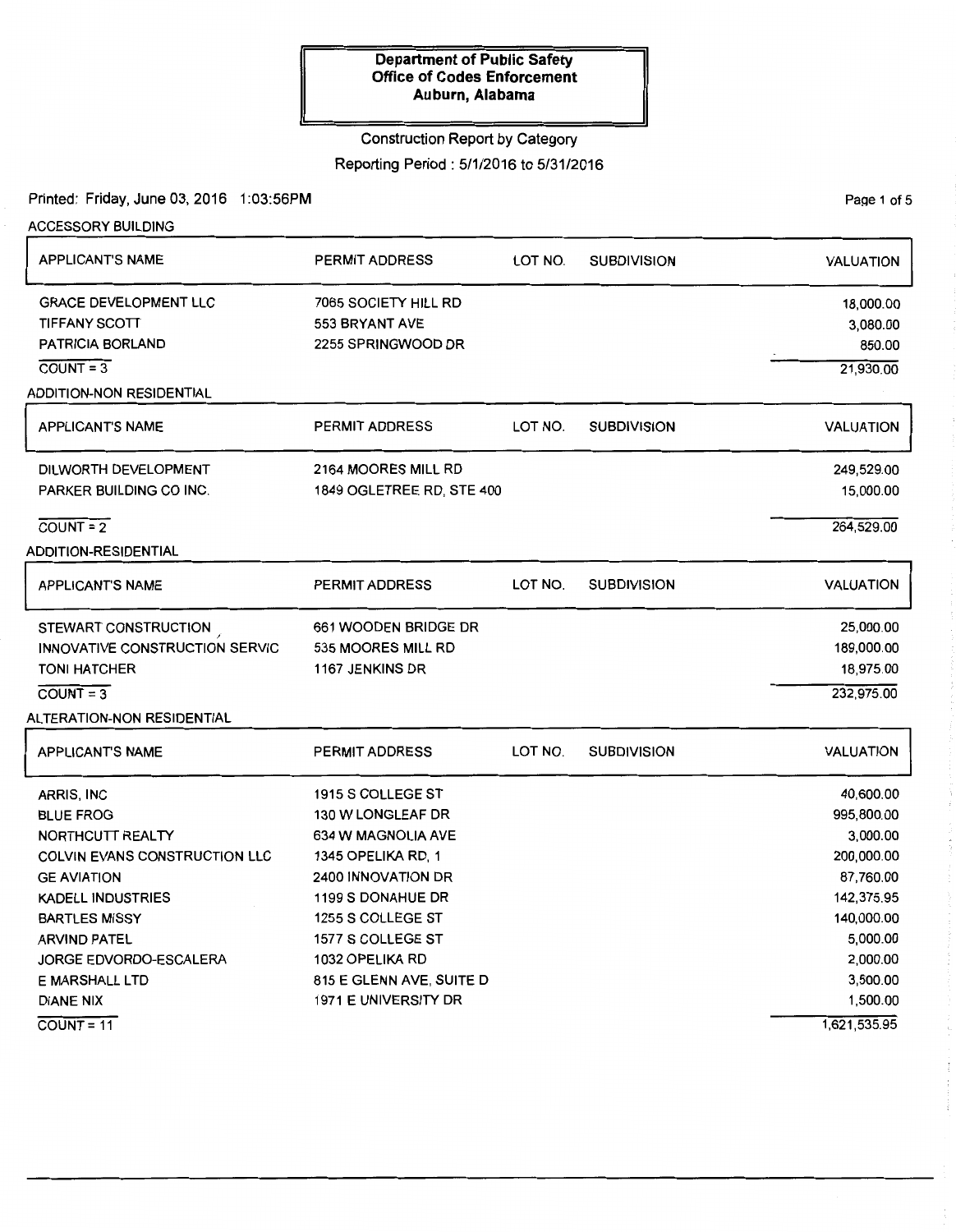# Construction Report by Category

Reporting Period : 5/1/2016 to 5/31/2016

### Printed: Friday, June 03, 2016 1:03:56PM

ALTERATION-RESIDENTIAL

| <b>APPLICANT'S NAME</b>          | PERMIT ADDRESS                | LOT NO. | <b>SUBDIVISION</b> | <b>VALUATION</b> |
|----------------------------------|-------------------------------|---------|--------------------|------------------|
| PYTHOGE LLC                      | 751 N CARY DR                 |         |                    | 55,000.00        |
| <b>MEREDITH PEEL</b>             | 224 GREEN ST                  |         |                    | 7,000.00         |
| <b>SCOTT FOWLER CONSTRUCTION</b> | 544 W MAGNOLIA AVE, APT<br>13 |         |                    | 86,000.00        |
| WINDOW WORLD OF MONTGOMERY       | 2601 INDIAN HILLS RD          |         |                    | 5,319.00         |
| <b>ROBIN FELLERS</b>             | 2290 LONGWOOD CIR             |         |                    | 10,000.00        |
| <b>JIMMY GLENN</b>               | 327 BYRD ST                   |         |                    | 1,500.00         |
| <b>JURELAT FOLMAR</b>            | 342 E MAGNOLIA AVE            |         |                    | 60,000.00        |
| <b>HOLLAND HOMES INC.</b>        | 229 KIMBERLY DR               |         |                    | 64,611.00        |
| <b>HILARY MACISAAC</b>           | <b>114 CEDAR CREST CIR</b>    |         |                    | 18,000.00        |
| AKT CONSTRUCTION COMPANY         | 1249 SUNNYSLOPE CT            |         |                    | 6,000.00         |
| $COUNT = 10$                     |                               |         |                    | 313,430.00       |
| AMUSEMENT/SOCIAL/RECREATIONAL    |                               |         |                    |                  |
| <b>APPLICANT'S NAME</b>          | PERMIT ADDRESS                | LOT NO. | <b>SUBDIVISION</b> | <b>VALUATION</b> |
| <b>BLUE HAVEN POOLS</b>          | 419 CARY DR                   |         |                    | 46,000.00        |
| $COUNT = 1$                      |                               |         |                    | 46,000.00        |
| FIVE OR MORE FAMILY BUILDING     |                               |         |                    |                  |
| <b>APPLICANT'S NAME</b>          | <b>PERMIT ADDRESS</b>         | LOT NO. | <b>SUBDIVISION</b> | <b>VALUATION</b> |
| <b>MAXUS CONSTRUCTION</b>        | 1171 GATEWOOD DR              |         |                    | 2,000,000.00     |
| $\overline{COUNT} = 1$           |                               |         |                    | 2,000,000.00     |
| OFFICE/BANK/PROFESSIONAL         |                               |         |                    |                  |
| <b>APPLICANT'S NAME</b>          | <b>PERMIT ADDRESS</b>         | LOT NO. | <b>SUBDIVISION</b> | <b>VALUATION</b> |
| NORTH DEAN DENTAL, P.C.          | 867 N DEAN RD                 |         |                    | 490,000.00       |
| $COUNT = 1$                      |                               |         |                    | 490,000.00       |
| ROOFING- NON RESIDENTIAL         |                               |         |                    |                  |
| <b>APPLICANT'S NAME</b>          | <b>PERMIT ADDRESS</b>         | LOT NO. | <b>SUBDIVISION</b> | <b>VALUATION</b> |
| <b>JOE LOVVORN</b>               | 1917 OPELIKA RD               |         |                    | 5,600.00         |
| $COUNT = 1$                      |                               |         |                    | 5,600.00         |

PaQe 2 of 5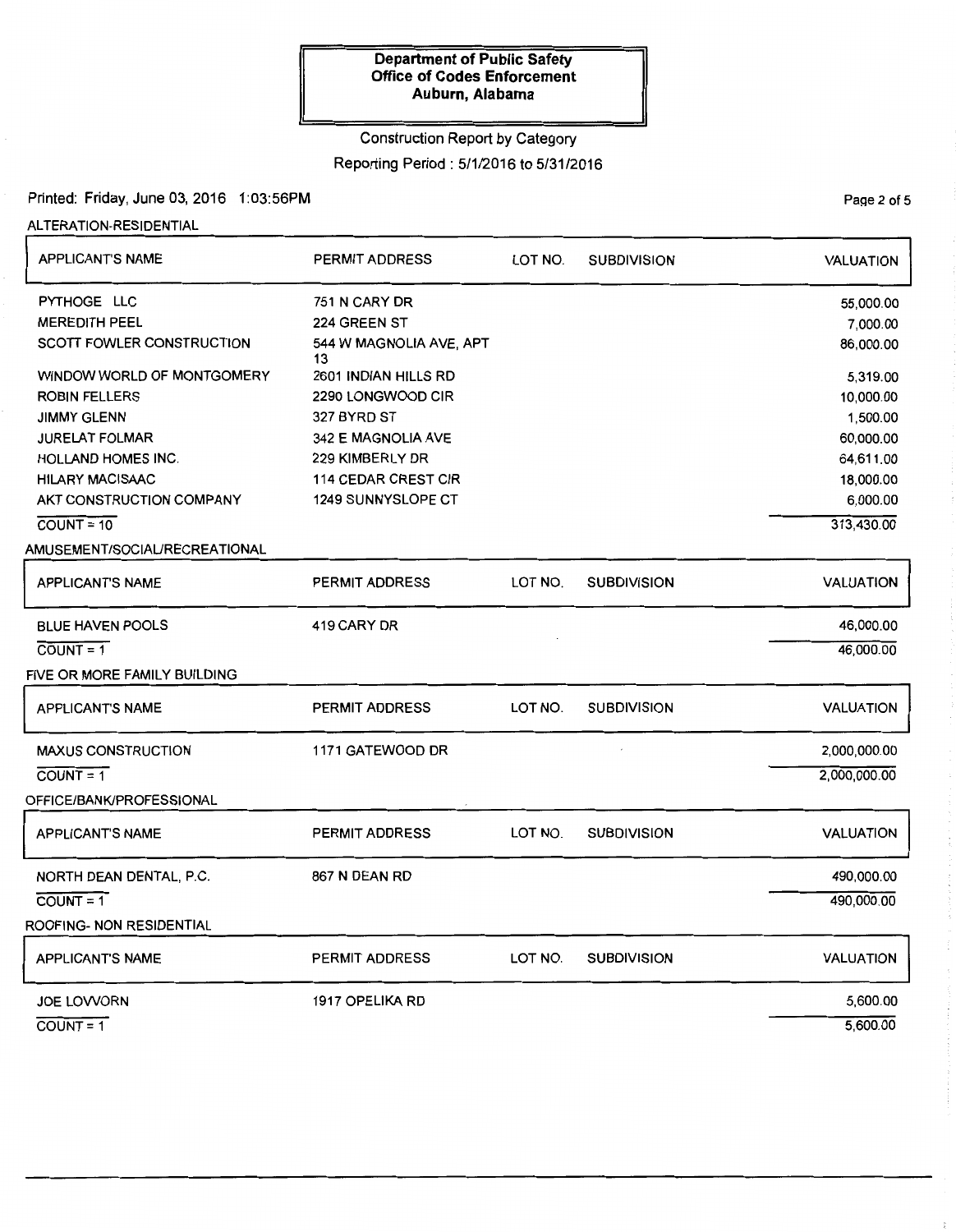## Construction Report by Category Reporting Period: 5/1/2016 to 5/31/2016

### Printed: Friday, June 03, 2016 1:03:56PM

## ROOFING-RESIDENTIAL

| <b>APPLICANT'S NAME</b>     | <b>PERMIT ADDRESS</b>      | LOT NO. | <b>SUBDIVISION</b> | <b>VALUATION</b> |
|-----------------------------|----------------------------|---------|--------------------|------------------|
| <b>SUPERIOR ROOFING</b>     | 170 WINDSOR CT             |         |                    | 5,592.00         |
| <b>SUPERIOR ROOFING</b>     | <b>1167 MCKINLEY AVE</b>   |         |                    | 5,190.00         |
| <b>MCCRORY CONTRACTING</b>  | <b>1543 CRESCENT BLVD</b>  |         |                    | 9,300.00         |
| <b>MCCRORY CONTRACTING</b>  | <b>1555 CRESCENT BLVD</b>  |         |                    | 8,750.00         |
| <b>SUPERIOR ROOFING</b>     | 750 WRIGHTS MILL RD        |         |                    | 12,275.00        |
| <b>SUPERIOR ROOFING</b>     | 830 MOORES MILL RD         |         |                    | 8,000.00         |
| ELITE ROOFING               | 506 N COLLEGE ST           |         |                    | 2,800.00         |
| ALL-V ROOFING & RESTORATION | 734 S GAY ST               |         |                    | 1,500.00         |
| <b>SUPERIOR ROOFING</b>     | 641 WOODY DR               |         |                    | 12,050.00        |
| <b>BILL LYNN</b>            | 2260 E UNIVERSITY DR       |         |                    | 8,160.00         |
| MCCRORY CONTRACTING         | 3993 PENNCROSS CT          |         |                    | 8,200.00         |
| <b>SUPERIOR ROOFING</b>     | <b>1869 W FARMVILLE RD</b> |         |                    | 14,390.00        |
| <b>SUPERIOR ROOFING</b>     | 200 SHELTON MILL RD        |         |                    | 3,500.00         |
| $COUNT = 13$                |                            |         |                    | 99,707.00        |

Page 3 of 5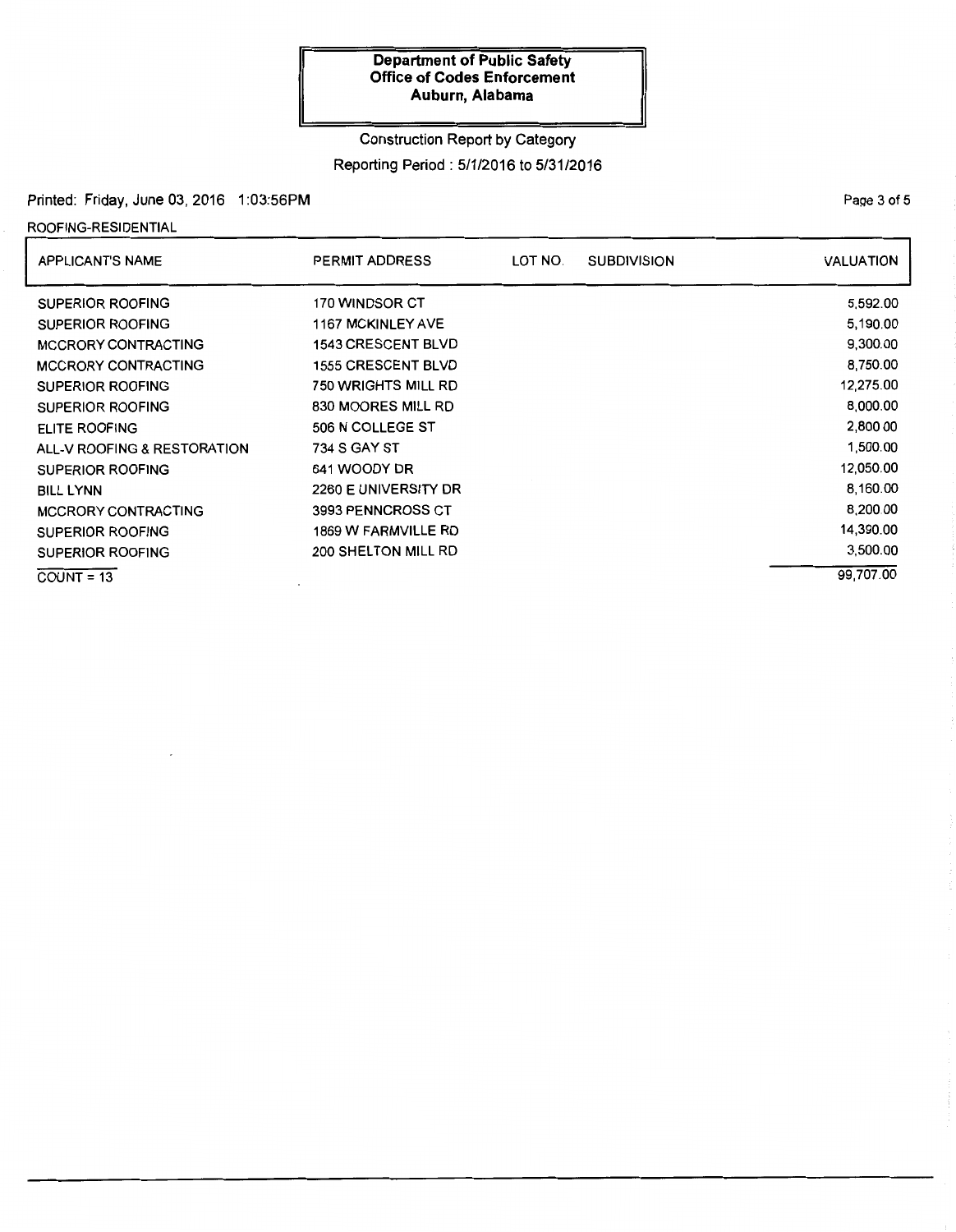## Construction Report by Category Reporting Period: 5/1/2016 to 5/31/2016

### Printed: Friday, June 03, 2016 1:03:56PM

## SINGLE FAMILY HOUSE-DETACHED

| <b>APPLICANT'S NAME</b>            | <b>PERMIT ADDRESS</b>     | LOT NO. | <b>SUBDIVISION</b>         | <b>VALUATION</b> |
|------------------------------------|---------------------------|---------|----------------------------|------------------|
| <b>J &amp; L CONTRACTORS INC</b>   | 362 CHEWACLA DR           | 4       | PINEVIEW SUBDIVISION       | 610,000.00       |
| DILWORTH DEVELOPMENT               | 1658 WOODLEY CIR          | 8       | <b>MILLWOOD</b>            | 270,284.36       |
| <b>LANDMARK PROPERTIES</b>         | 1625 CLUB CREEK DR        | 133     | YARBROUGH FARMS            | 338,711.55       |
| <b>HARRIS DOYLE HOMES</b>          | 2448 MIMMS LN             | 12      | <b>MIMMS TRAIL</b>         | 214,484.66       |
| MOORE CONSTRUCTION                 | 601 CLARK AVE             | 1       | <b>VERONICA</b>            | 159,557.06       |
| DILWORTH DEVELOPMENT               | 1601 CLUB CREEK DR        | 129     | YARBROUGH FARMS CLUB CREEK | 314,616.14       |
| <b>BUILDERS PROFESSIONAL GROUP</b> | 2711 MIMMS LN             | 205     | <b>MIMMS TRAIL</b>         | 328,557.13       |
| <b>HOLLAND HOMES INC.</b>          | 2403 MIMMS LN             | 226     | <b>MIMMS TRAIL</b>         | 247, 197.87      |
| ACUFF CONSTRUCTION, INC.           | 1386 FALLS CREST DR       | 117     | YARBROUGH FARMS PAHSE 3    | 346,389.84       |
| DILWORTH DEVELOPMENT               | 345 BAYTREE LN            | 2       | <b>CARY WOODS</b>          | 263,328.45       |
| DACK HOMES WEST LLC                | 2134 AUTUMN RIDGE WAY     | 144     | <b>AUTUMN RIDGE</b>        | 249,744.20       |
| TOLAND CONSTRUCTION                | 2384 MIMMS LN             | 233     | <b>MIMMS TRAIL</b>         | 244,829.96       |
| <b>MICHEAL ALLEN HOMES</b>         | <b>457 MERIMONT BLVD</b>  | 59      | <b>ASHETON LAKES</b>       | 419,777.59       |
| <b>EASTBROOK HOMES</b>             | 221 WESTOVER ST           | 142A6   | <b>MIMMS TRAIL</b>         | 252,450.30       |
| <b>HOLLAND HOMES INC.</b>          | 579 RAILROAD AVE          | 5       | <b>BEDELL, GEORGE</b>      | 220,000.00       |
| <b>STONE MARTIN BUILDERS</b>       | 1969 KARLA CT             | 55      | <b>DONAHUE RIDGE</b>       | 292,377.05       |
| <b>STONE MARTIN BUILDERS</b>       | 1597 N CAMDEN DR          | 60      | <b>DONAHUE RIDGE</b>       | 302,292.47       |
| <b>STONE MARTIN BUILDERS</b>       | 2647 SALFORD ST           | 51      | <b>COTSWOLDS</b>           | 302,742.32       |
| <b>STONE MARTIN BUILDERS</b>       | 2650 SALFORD ST           | 11      | <b>COTSWOLDS</b>           | 263,396.06       |
| <b>STONE MARTIN BUILDERS</b>       | 2610 SALFORD ST           | 1       | <b>COTSWOLDS</b>           | 332,727.79       |
| <b>GRAYHAWK HOMES INC</b>          | 1460 CLOVERBROOK CIR      | 33      | <b>SOUTHERN EDGE</b>       | 197,494.91       |
| <b>STONE MARTIN BUILDERS</b>       | 849 WHITTINGTON ST        | 15      | <b>COTSWOLDS</b>           | 340,070.04       |
| <b>MICHAEL KEEL</b>                | 5315 HEATH RD             | 2C      | HEATH                      | 375,000.00       |
| <b>HOLLAND HOMES INC.</b>          | 1430 REYNOLDS DR          | 23      | <b>STONE CREEK</b>         | 183,271.80       |
| DILWORTH DEVELOPMENT               | 1631 CLUB CREEK DR        |         | YARBROUGH FARMS CLUB CREEK | 252,899.74       |
| STONE MARTIN BUILDERS              | 2643 SALFORD ST           | 52      | <b>COTSWOLDS</b>           |                  |
| HARRIS DOYLE HOMES                 | 1201 SOUTHRIDGE CT        | 18      | <b>CYPRESS POINT</b>       | 287,791.03       |
| <b>HARRIS DOYLE HOMES</b>          | <b>1264 SOUTHRIDGE CT</b> | 47      | <b>CYPRESS POINT</b>       | 325,386.92       |
| <b>HARRIS DOYLE HOMES</b>          | <b>1251 SOUTHRIDGE CT</b> | 20      | <b>CYPRESS POINT</b>       | 322,541.72       |
| DILWORTH DEVELOPMENT               | 998 ANDREWS AVE           | 194     | YARBROUGH FARMS - THE PARC | 343,238.48       |
| HARRIS DOYLE HOMES                 | <b>1204 SOUTHRIDGE CT</b> | 57      | <b>CYPRESS POINT</b>       | 284,896.38       |
| DILWORTH DEVELOPMENT               | 967 ANDREWS AVE           | 214     | YARBROUGH FARMS - THE PARC | 288,229.49       |
| <b>STONE MARTIN BUILDERS</b>       | 2602 SALFORD ST           | 147     | <b>COTSWOLDS</b>           | 313,315.67       |
| <b>STONE MARTIN BUILDERS</b>       | 1593 N CAMDEN DR          | 61      | <b>DONAHUE RIDGE</b>       | 266,724.16       |
| <b>STONE MARTIN BUILDERS</b>       | 854 COTSWOLDS WAY         | 76      | <b>LUNDY WEST</b>          | 131,769.35       |
| <b>EASTBROOK HOMES</b>             | 227 WESTOVER ST           | 142a7   | <b>MIMMS TRAIL</b>         | 280,542.08       |
| $COUNT = 36$                       |                           |         |                            | 10,433,411.71    |

PaQe 4 of 5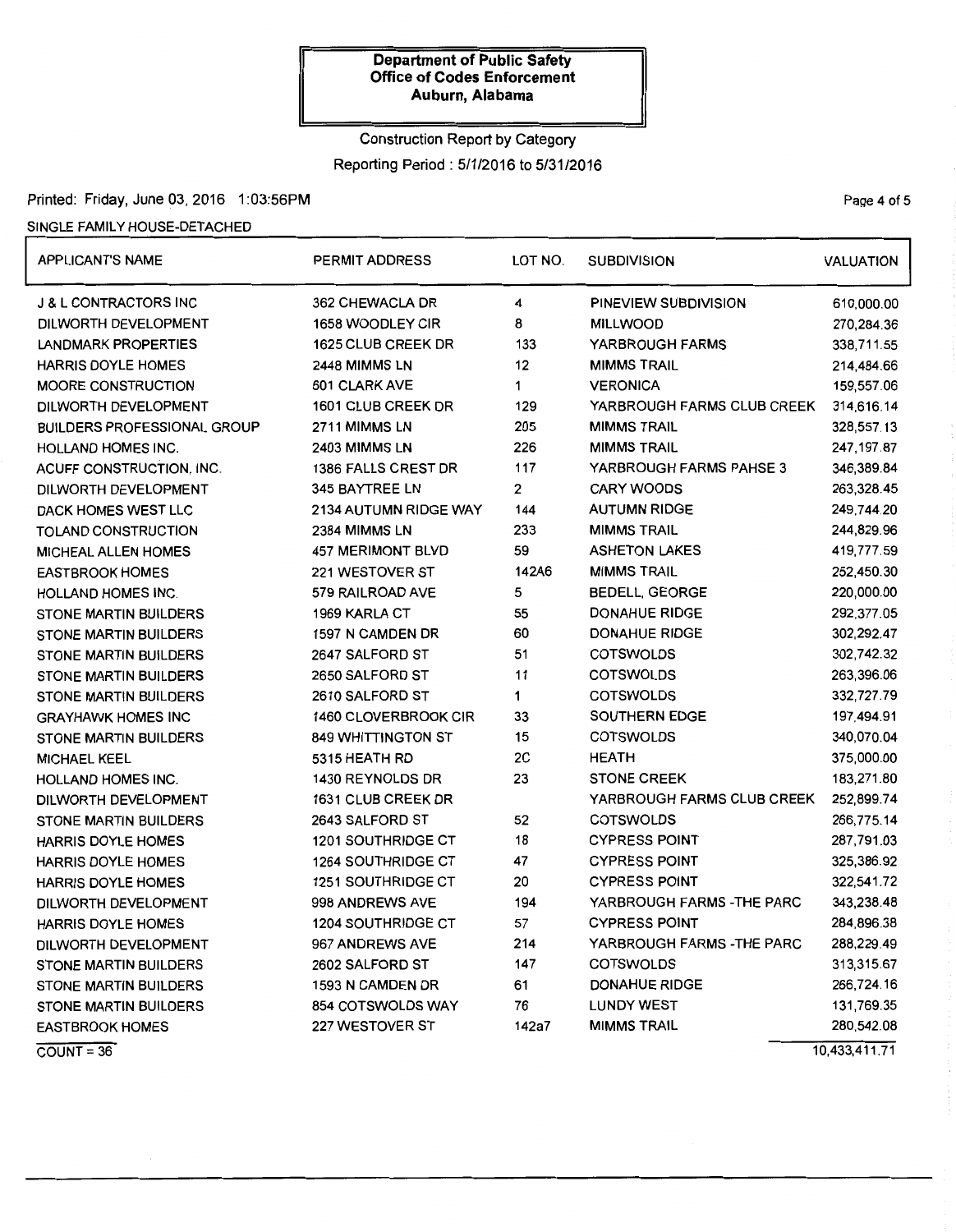## Construction Report by Category Reporting Period: 5/1/2016 to 5/31/2016

Printed: Friday, June 03, 2016 1:03:56PM

TOTAL COUNT= 82

TOTAL VALUATION =  $15,529,118.66$ 

PaQe 5 of 5

What Mul

BUILDING OFFICIAL